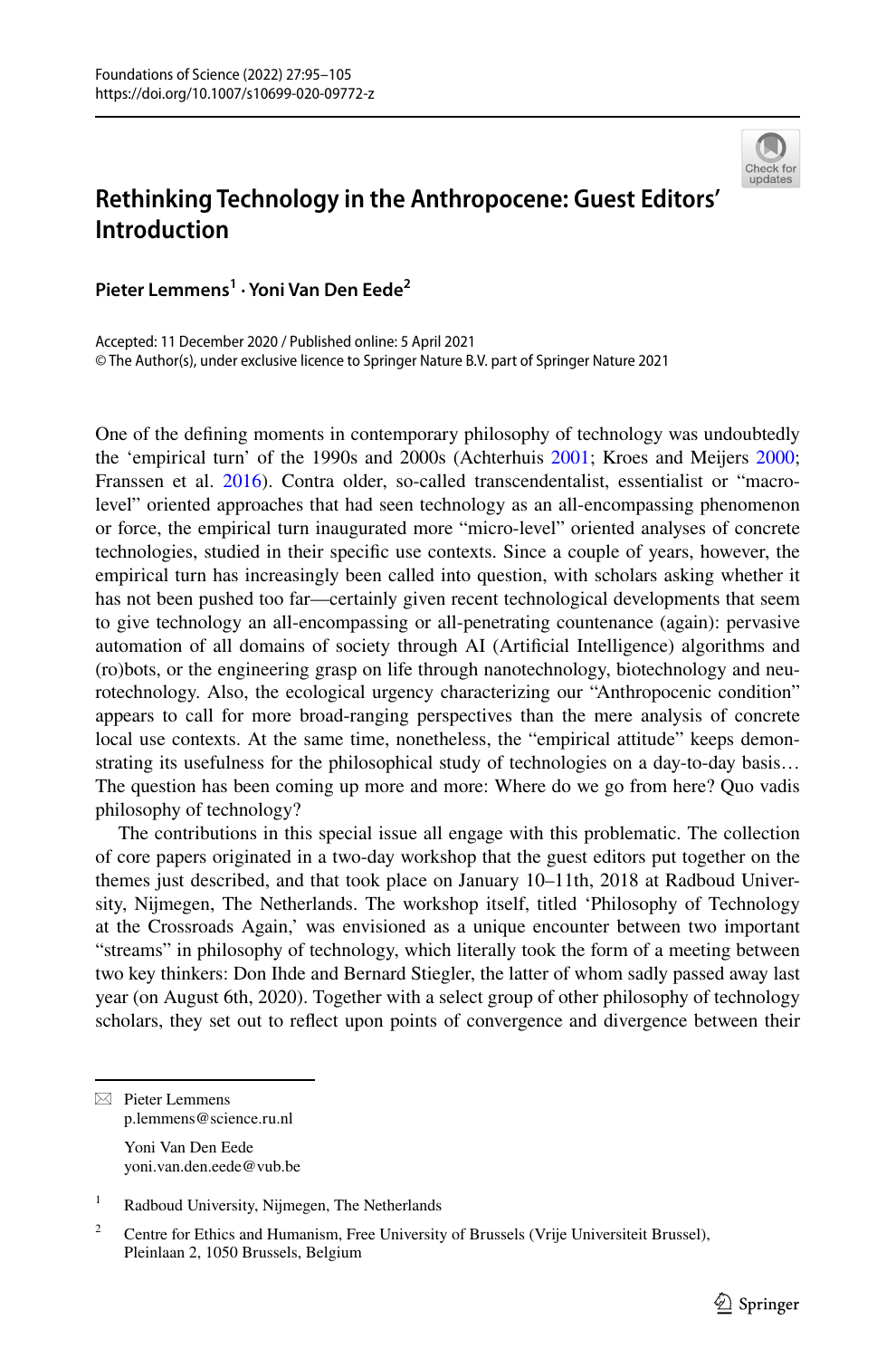respective frameworks—postphenomenology in the case of Ihde and what may be called 'techno-phenomenology' and 'general organology' in the case of Stiegler—as well as on the near-future form that philosophy of technology should take, in a world struggling with multiple global crises—the planetary ecological crisis being the gravest and most challenging one.

In the aftermath of the workshop, we invited the speakers to expand upon their original papers, zooming in on two big thematic axes: the empirical-transcendental debate and the Anthropocene—which they all gracefully did. But we also enlarged the discussion by inviting more voices into the debate to comment, react and state their own positions visà-vis the original contributions. What lies before the reader is the harvest of this intensive and elaborate process of creative exchange and intellectual sparring, with no less than 33 contributors in total. In what follows, we want to set the stage for these conversations, by briefy sketching the stakes of the debates under concern and previewing in a nutshell the various viewpoints ofered by the authors, thereby concentrating foremost on the authors responsible for the core papers.

## **1 Technology with Capital "T" or Small "t"**

The initial advocates of the empirical turn responded to what they thought to be the alltoo-monolithic and abstract character of so-called "classic" philosophy of technology, as instantiated in the work of for instance Heidegger, Jaspers, Ellul or Marcuse. These traditional approaches had typically theorized about technology in a broad and general sense, in terms of what is pejoratively called '"Technology" with a capital *T*' (Verbeek [2005](#page-10-0), 4; original emphasis) or '*technology uberhaupt* [sic]' (Ihde [2009](#page-9-3), 22; original emphasis). Thereby, it was argued, they had largely neglected the role of concrete technical artifacts in shaping human behavior, experience, perception, cognition and all other forms of being-inthe-world. The turn toward analyzing specifc technologies in specifc contexts—technologies with a small "t"—was meant to correct this oversight. Philosophy of technology, as illustrated by a famous chapter title of Andrew Feenberg, was at the crossroads, moving from essentialism to constructivism (Feenberg [2000](#page-9-4)).

Without doubt, the empirical turn, of which postphenomenology has been one of the most passionate defenders and representatives, has been very productive and has generated a plethora of insights into the various ways in which concrete technological innovations impact upon lifestyles and behavior patterns, and vice versa. Yet recently, more and more doubts have arisen about the turn: scholars inquire now whether we should at least partially *re*-turn to classic approaches, of course engaged with in a diferent way. There are two main reasons for this.

The frst concerns a conceptual and methodological question: can empirical-turn perspectives make sufficient sense of the transcendental conditions of possibility of technology and technological culture as such—be they ontological, cultural-historical, politicoeconomic or even earth-systemic? A too-narrow focus on the concrete and the local, it is suggested, together with a refusal to view the processes of technologization from a wider angle and take account of the *whole* within which all specifc technological developments take place (indeed up to the whole planet), runs the risk of losing view of the wider horizons and more encompassing developments within which our empirical analyses are executed.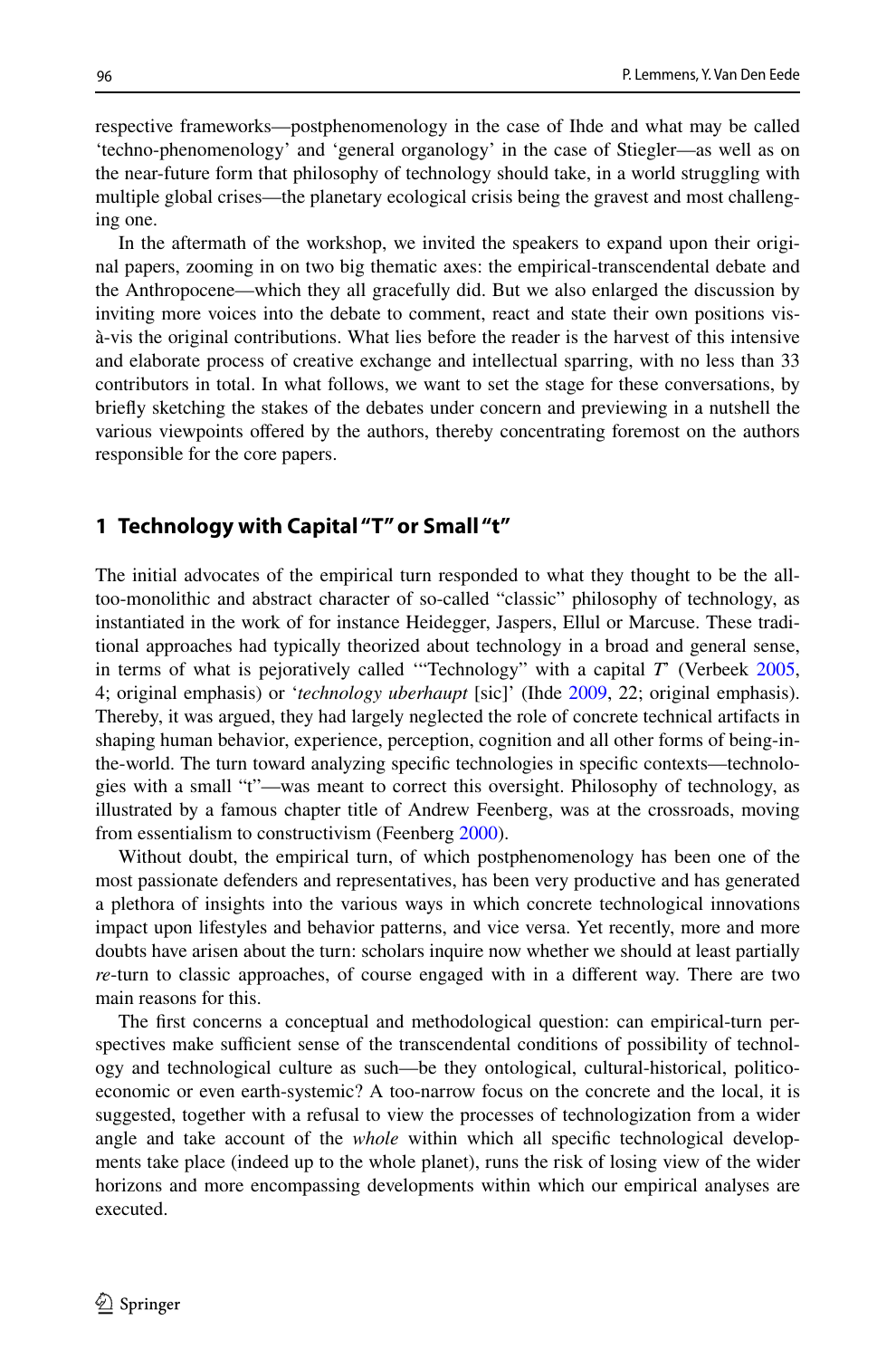Incidentally, these horizons have tended to change rather dramatically in the last decades. That is the second reason. Technological innovation has become the key driving factor—and more and more a "disruptive," if not outright "destructive" one—of social and cultural evolution, and with the onset of the Anthropocene also ecological and geological evolution. We only have to mention things like AI, robotization, Big Data, the Internet of Things, human enhancement, virtual and augmented reality, social media, e-commerce, e-learning, cleantech, geoengineering, global surveying technology, ubiquitous (and even planetary-scale) computation, smart grids, smart cities, synthetic biology, biosystems genomics et cetera to make clear that humanity is currently in the grip of a technological upheaval that arguably dwarfs the ones that we now call the frst and second Industrial Revolutions. Technologies nowadays acquire such a life- and globe-spanning character that it becomes pertinent again to ask about the *capital "T" aspect* of technology.

All this calls for a renewed consideration of the empirical turn. Possibly we are in need of another turn that necessitates the rehabilitation—undoubtedly in a new sense—of "transcendentalist" and "wholist" concerns. Or are we? Whatever the answer to this question may prove to be, philosophy of technology is at the crossroads again.

#### **2 Two Key Figures, Two Streams**

The workshop at Nijmegen, from which this special issue came forth, endeavored to force a breakthrough in that impasse, as mentioned, by seeking to initiate a dialogue between two of the most prominent contemporary thinkers about technology, the American philosopher of technology Don Ihde and the recently deceased French philosopher and cultural critic Bernard Stiegler. The two of them represent essential "streams" within philosophy of technology of today, that are partly similar—rooting as they do in the same traditional sources (notably phenomenology and hermeneutics)—yet also divergent in their methodologies, critical dispositions, diagnostic focus and ultimate assessments of technology. In the context of the encounter, we also invited scholars familiar with the work of one or both of these philosophers to refect on issues that were at stake in the debates currently held among their adherents, but in a more general sense also on issues coming up as a result of contemporary developments in technology, described above. Some of the scholars involved, moreover, had at that time already developed crucial positions on the "empirical turn debate" (cf. Scharf [2012;](#page-9-5) Smith [2015](#page-9-6); Coeckelbergh [2017;](#page-9-7) Lemmens [2017b](#page-9-8); [2017a;](#page-9-9) Van Den Eede, Goeminne, and Van den Bossche [2017;](#page-10-1) Zwier et al. [2016\)](#page-10-2).

Although there are quite some similarities and afnities between the philosophical projects of Ihde and Stiegler, a serious dialogue between the two had never taken place up until that point. It was our conviction that such a dialogue could be very fruitful to both and even more so to those scholars who are infuenced in one way or the other by either (or both) of these thinkers. Both Ihde and Stiegler developed, each in their own unique and original way, a phenomenological approach to technology by explicitly integrating the technical artifact into the very heart of the phenomenological enterprise. They do this not only by making it the principal object of phenomenological inquiry but also and more decisively by "technologizing" phenomenology in the sense of demonstrating technology's fundamental role in the constitution of the phenomena themselves, arguably granting technologies the status of 'the things themselves' that Husserl saw in the most basic phenomena of consciousness—phenomena that are themselves constituted, thus, by technology, as both Ihde and Stiegler show.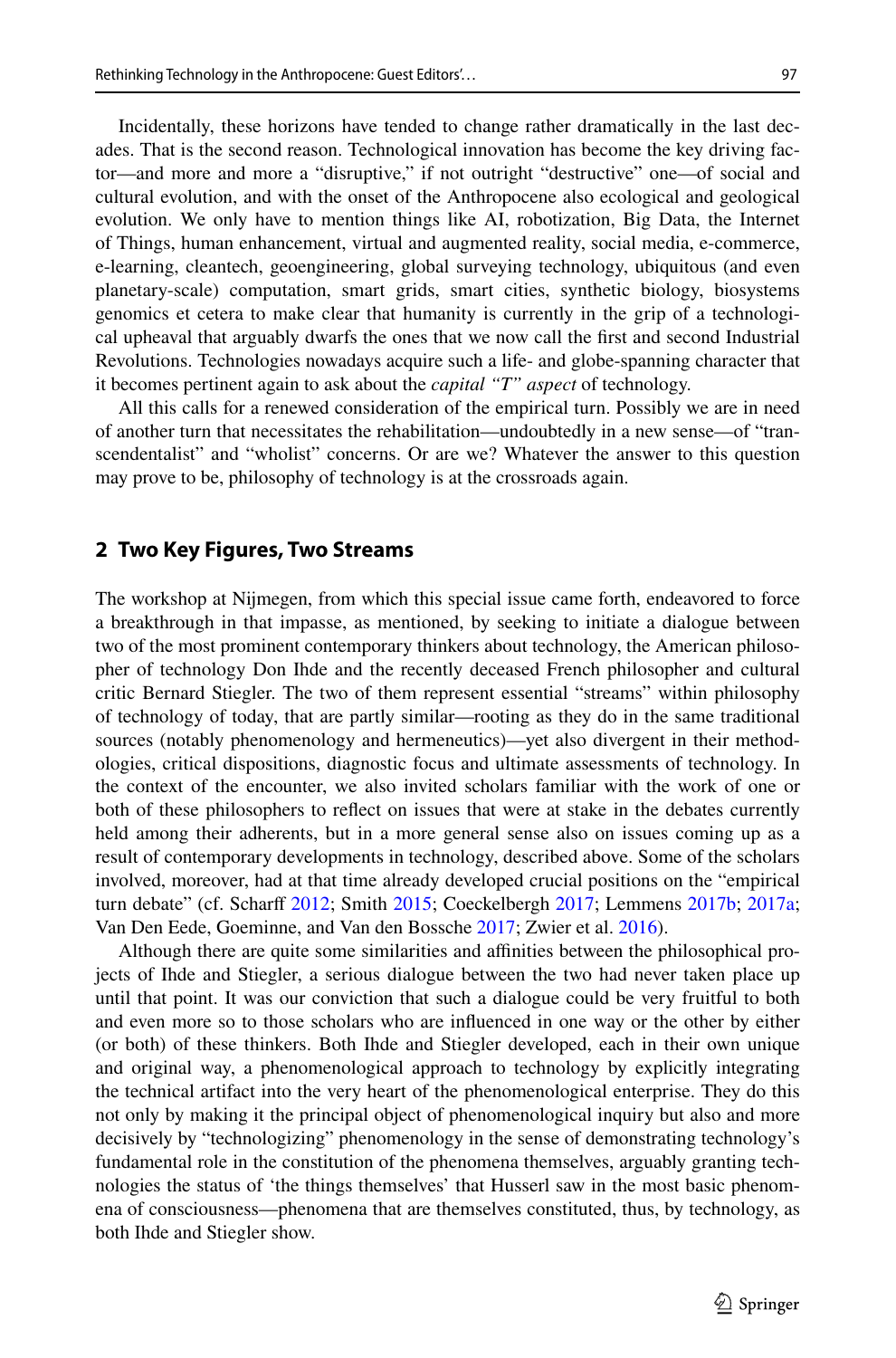Ihde has developed what he calls a postphenomenology and a material hermeneutics of human-technology relations (in particular, he distinguishes between embodiment, hermeneutic, alterity and background relations), as well as a concomitant cultural hermeneutics that maps technologies' cultural embeddedness. Stiegler forged what might be called a techno-phenomenology of temporality and historicity based on the idea of technology as an artifcial retention, conditioning the retentional-protentional structure of human consciousness and Dasein more generally, and he developed an 'organology' as well as a 'pharmacology' of technics that conceptualizes the human condition as a fundamentally technical, i.e., thoroughly accidental condition in which psychosomatic organs, technical organs and social organisations constantly co-evolve. Although Stieglerian philosophy of technology mobilizes a broader variety of philosophical traditions in its thinking of the human-technology nexus than Ihde (including also psychoanalysis and deconstruction, for instance), its principal orientation remains phenomenological and, like Ihde's, his work is infuenced most prominently by Husserl and Heidegger.

Both Ihde's and Stiegler's philosophical approaches offer a large panoply of conceptual tools to critically confront the aforementioned technological developments. Yet the approaches of these two leading authors/voices within contemporary philosophy of technology are also themselves explicitly open to "technological innovation," as it were. As Ihde declares at the end of his 2010 book *Heidegger's Technologies*: 'Philosophies of technology need to renew themselves constantly, just as the technologies themselves change' (Ihde [2010](#page-9-10), 139). Stiegler for his part claimed that new technologies both enable and enforce new epistemes and new critical instruments for thought – specifcally digital technologies. In this spirit we challenged Ihde and Stiegler and "their" scholars to engage in a mutually enriching refection on the possible directions such a renewal should take, searching for common themes and concerns, against the backdrop of the rapidly evolving 'technosphere,' as Stiegler started to refer to it in his most recent writings (Stiegler [2018](#page-9-11)) or 'technium' (as Kevin Kelly ([2011\)](#page-9-12) calls it) that conditions our existence in ever more pervasive and intimate ways.

#### **3 Philosophy of Technology and the Anthropocene**

The theoretical and practical motivations for the encounter may be sufficiently clear by now, but we should not stop there. As suggested, we believe the envisioned discussion can also contribute in a pertinent way to another important debate: that of the Anthropocene. In our view, this wide-ranging "novelty" announcing itself at the horizon ever more dramatically is crucial to any future philosophy of technology. The new condition of the Anthropocene has made it imperative to think the *Earth* or rather the Earth system as the ultimate condition of possibility of all human activity whatsoever.

In the Anthropocene we can no longer regard the Earth exclusively as our technological civilization's 'standing reserve' (in Heidegger's famous terminology) or indispensible material and energetic resource base, and beyond that as nothing more than 'the inoperative scenery behind human operations,' in the words of the German philosopher Peter Sloterdijk (Sloterdijk [2018,](#page-9-13) 16). The Earth itself has become operative, indeed is starting to exhibit an agency of its own, as Bruno Latour has been arguing for some time now (Latour [2014](#page-9-14)), in response to human technological intervention. Renamed 'Gaia' not only by Latour (Latour [2017](#page-9-15)) but also by Isabelle Stengers (Stengers [2015\)](#page-9-16), the Earth is intruding more and more in our technological civilizations, wreaking havoc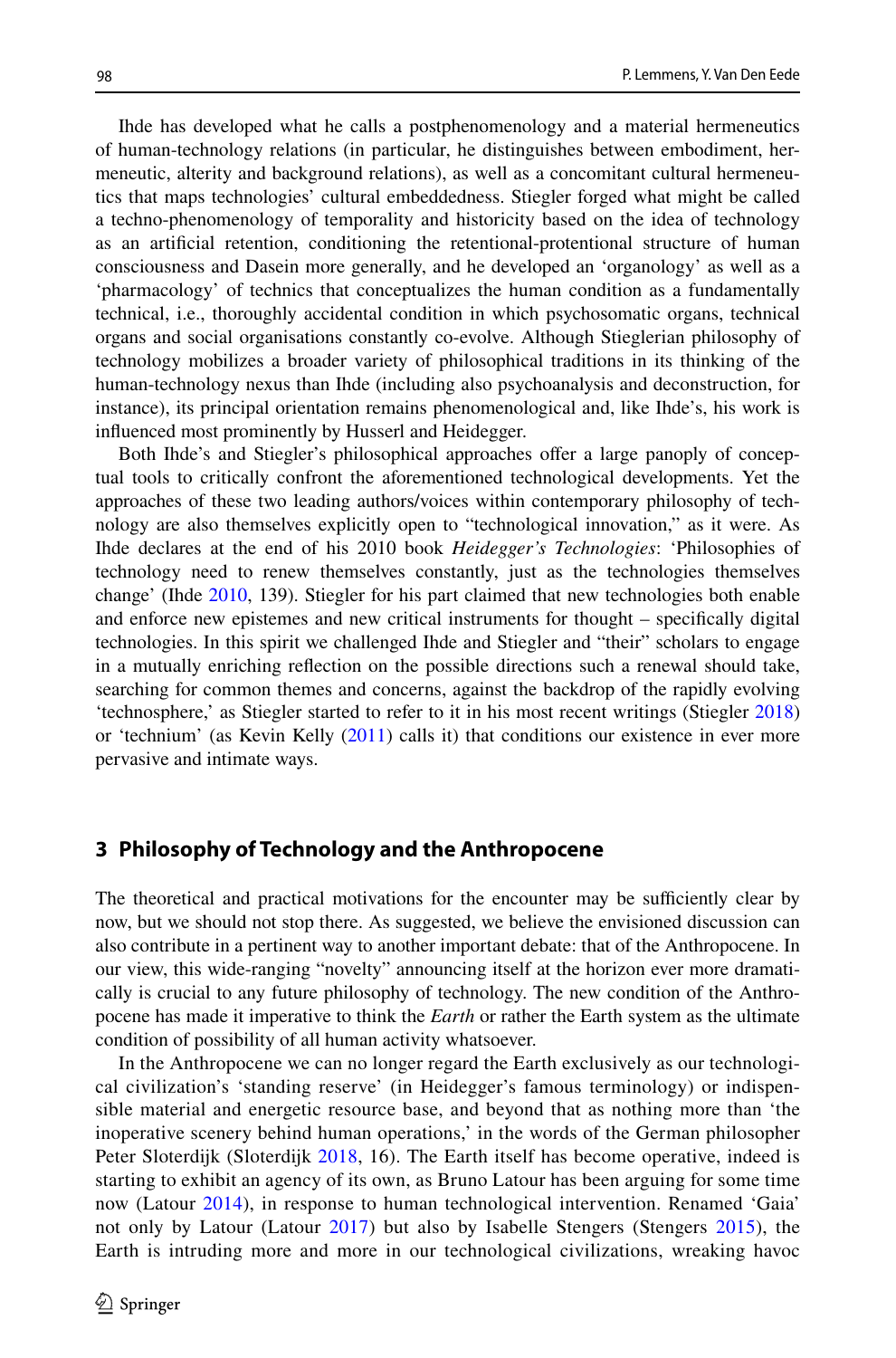on an ever larger scale; think only of the raging bush fres in the Amazon, Australia and California recently, or the rise of the sea level that will soon force people living in coastal cities to massively migrate inland. The Anthropocene Earth is becoming volatile, increasingly unstable, unpredictable and human-unfriendly, 'defant' to use an expression of Clive Hamilton (Hamilton [2017](#page-9-17)). But foremost, according to a growing consensus among geologists and Earth system scientists, the human [*anthropos*] has now become the most infuential and overwhelmingly destructive "geoforce" of the planet and will therefore be the crucial factor determining the future fate of the Earth's biosphere (barring its total collapse due to a global disaster), burdening it with an unprecedented responsibility for which it now seems to be completely unprepared, demanding a response-*ability* that it still doesn't possess.

This new and totally unprecedented geo*logical* and geo*technical* situation is of the utmost relevance to philosophy of technology since it undoubtedly has enormous implications for the human-technology nexus or more broadly the human-nature-technology nexus. It calls for a radical renewal of philosophy of technology in our time. For these reasons we also made the Anthropocene a leading theme in the encounter between Ihde and Stiegler. Still today, we are convinced that their respective approaches ofer plenty of opportunities to contribute to a future philosophy of technology "ft" for the Anthropocene. This will no doubt involve a "meeting between Phil-Tech and Eco-Phil," to paraphrase Ihde (Ihde [2002](#page-9-18), 113f.), but the most crucial explicit aim of the debate we intended to initiate was to refect on common grounds between the thinking of Ihde and that of Stiegler, so as to confront and think the emerging "Anthropocenic condition" from the perspective of philosophy of technology.

Ihde already preluded on the notion of the Anthropocene in his groundbreaking 1990 book *Technology and the Lifeworld*, where he stated that 'the high magnifcational pow-ers of technology now carry geological impact' (Ihde [1990,](#page-9-19) 196) and that seeing 'technological civilization as a kind of biologically activated "geological" force,' interfering with the natural forces of Gaia, 'should by now be clear' (ibid., 202). Criticizing the 'dominantly expansionist ethic' (ibid., 197) of capitalist industrialization he then recommended a worldwide counter-ethic of conservation to guide technological innovation in the future. We may ask whether this was realistic given the inherent and ever accelerating expansionist thrust of our technological civilization or indeed the 'technosphere' (Haff [2013](#page-9-20)), which has shown no signs of slowing down until the current Covid-19 pandemic, and whether the "solution" should not be sought rather in imagining other, less destructive and less polluting forms of growth.

Stiegler gave the notion of the Anthropocene increasing prominence in his thinking about technology since he frst embraced it at the General Organology conference organized by the Nootechnics collective in 2014 in Canterbury, UK. For Stiegler, briefy put, the Anthropocene is the concretization of what Heidegger called enframing and results from the generalized, global toxifcation and entropization of both the biosphere and the technosphere due to a careless and runaway capitalist industrialization that is in the process of completely automatizing and putting under calculational control all of human existence and beyond. For him, the Anthropocene is the Entropocene, caused by a technologically empowered humanity dangerously producing entropy and destroying diversity at all levels (biological, ecological, societal, ethnological, psychological, cultural, etc.). And the only answer to it is to strive for a negentropic turn—or bifurcation—in technological innovation so as to renew the production of planetary negentropy and diversity at all those levels, which will be necessary for staving of systemic collapse.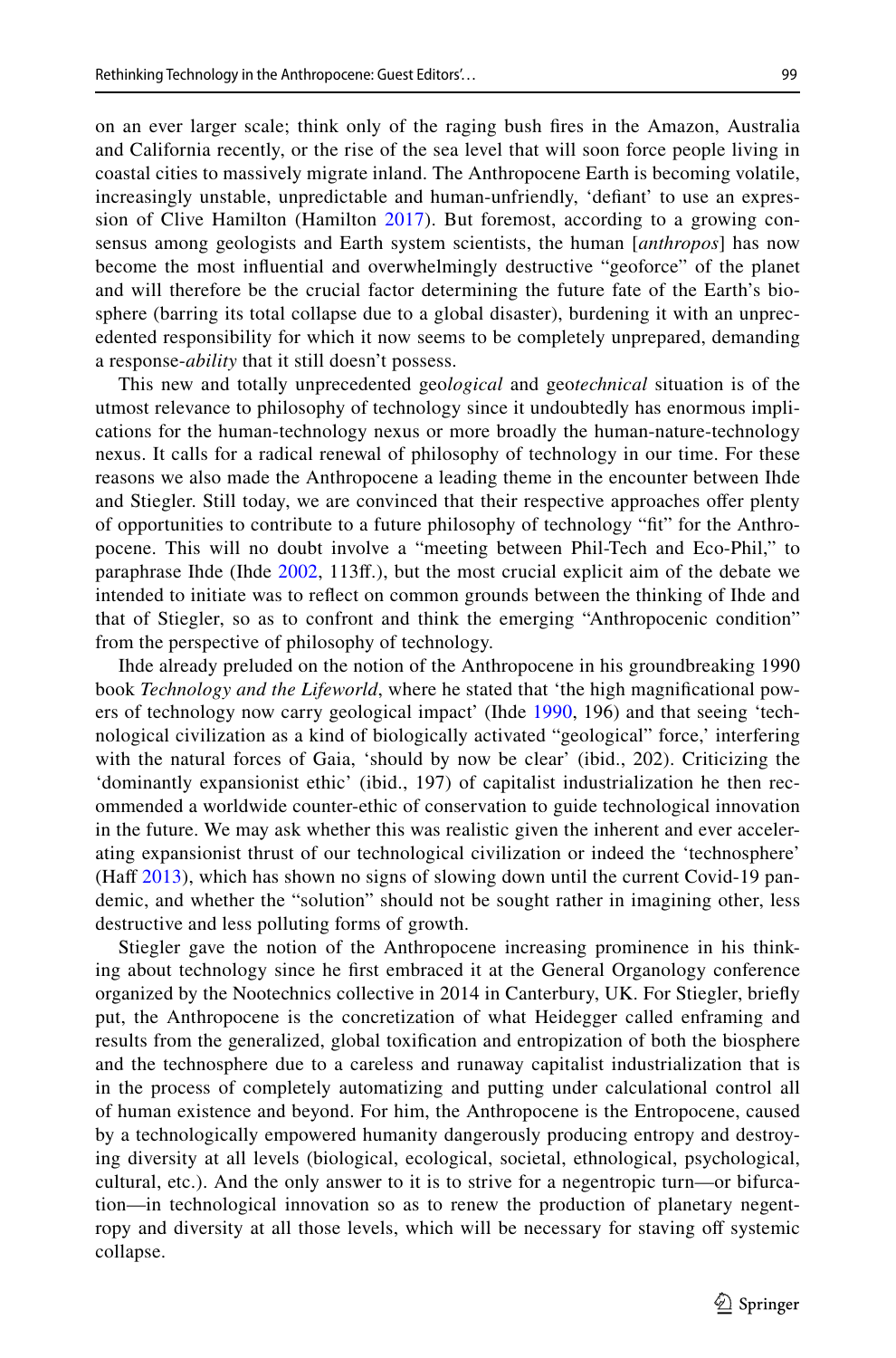Against this backdrop, obviously characterized here in the most concise way, we asked our speakers and the contributors to this special issue to refect on the current status of the empirical versus transcendental debate and more generally on the question of how philosophy of technology should respond to its new planetary condition both geologically and technologically.

## **4 A Note on Format and Process**

A short note on format and process is in place here. The issue was compiled through the "open peer commentary" system. This is an innovative take on peer review, where the classic (double) blind review procedure is replaced by *open* peer review: authors and reviewers see each others' names, but what is more, every step of the process is carefully edited and published *as part of* the issue. This gives a whole other dynamic to the academic discussion at hand. Put even more strongly, it opens up that debate in a way that is not usually shown by "standard" peer review. We thought that this format of discussion would ideally suit the issues under consideration, which truly concern the whole feld of philosophy of technology (and beyond), and it would enable us moreover to involve many more perspectives and opinions in the debate. Important was that no single author should feel reservations about taking a controversial or subversive stance, and that the development of *and* struggle over ideas could take place fully out in the open.

Hence, the starting point of the special issue were the expanded papers of the participants of the original workshop (excluding, alas, Peter-Paul Verbeek who participated in the workshop but was not able to contribute to the issue). Those are the "core papers." Each of these were sent out to two referees, who wrote a commentary on the piece. Those two commentaries per paper were then distributed back to the "core" authors, who were invited to write a "fnal reply" to both of the reviewers' comments. All of those commentaries and replies are included in the issue.

#### **5 Overview**

The core papers, commentaries and fnal replies showcase a rich diversity of responses. For that reason, and because we believe the many diferent threads of thematic discussion should mainly speak for themselves, we have decided to restrict ourselves here to briefy outlining the themes of the core papers, in the hope that the reader will be able to thus gain at least a preliminary glance of what is on ofer in this voluminous issue.

Mark Coeckelbergh argues that the empirical turn, though justifed in principle as a correction to philosophy of technology's traditional transcendentalism, has gone too far in unduly neglecting the more holistic and transcendental concerns related to technology. In his paper he basically suggests a 'linguistic turn' for addressing these holistic and transcendental concerns, based principally on Wittgenstein's pragmatics of language games. The crucial role of language is hardly taken into account in contemporary philosophy of technology, in particular in postphenomenology. It is foremost language, Coeckelbergh shows in great detail and through many examples, that serves as a transcendental condition and mediator in all contexts of technology and technological change and it is also language that will play a decisive role as a transcendental condition for developing an answer to the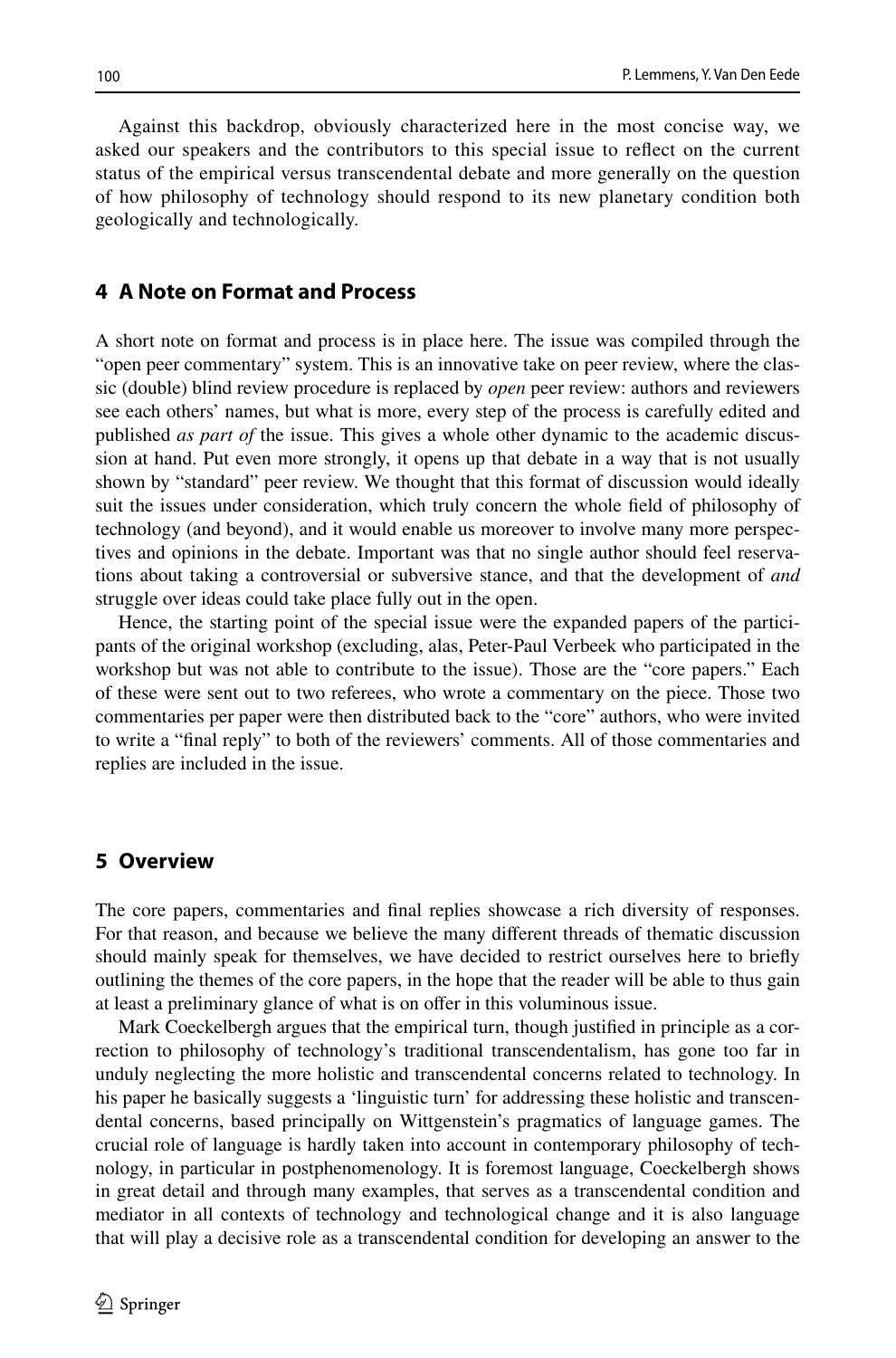challenge of the Anthropocene, even if the Earth itself appears increasingly as the ultimate 'transcendental' condition of possibility for humanity's technological endeavor.

Helena De Preester zooms in on what kind of human subjectivity typifes the Anthropocene. Typically in the context of the ecological crisis, the human subject is positioned as too much in the grip of consumerism and thus unable to live up to the the crisis' challenge. This inability is explained in psychological terms of, for instance, laziness, seduction and lack of knowledge. De Preester, through a meticulous and fne-grained argument resting on the work of such authors as Wark, Flusser and Pfaller, wants to show that the problem is not so much the purported shortcomings of the subject, but a deeper condition characterized by a profound ambivalence toward consumerism, that prevents one in fact from becoming a subject in the frst place. We *know* we need to *act*, but we don't. Underlying this discrepancy between knowledge and behavior are 'illusions without owners'—Pfaller's notion—which De Preester analyzes as the conditions of possibility of that disconnect. This particularly characterizes subjectivity in the Anthropocene.

Yuk Hui does not engage explicitly with the theme of empirical versus transcendental, although he shows that whilst Ihde rejects the whole issue, Stiegler rethinks the transcendental divide in terms of what he calls 'a-transcendentality,' which means that all transcendental conditions are themselves vulnerable to being conditioned, in contrast to the unchanging and universal a priori conditions fguring in Kantian and later transcendentalist philosophy. Through an *Erörterung* à la Heidegger of our present planetary condition, Hui proposes as the answer to the Anthropocene what he calls a cosmotechnical turn of thinking about technology. Cosmotechnics refers to the unifcation between the cosmic order and the moral order through technical activities. Though building foremost on both Heidegger's and Stiegler's work, Hui's cosmotechnics perspective challenges the universalist view of technology still embraced by these authors and replaces it with a more pluralist and localist view of profound technodiversity which acknowledges the crucial importance of historical, cultural and geopolitical diference in the relations between the cosmos, morality and technical activities.

Don Ihde, in the combative spirit of the empirical turn, discusses how the transcendental 'push-back' in his view is largely Heideggerian in character, pointing out how Heidegger's 'high altitude' view of technology was modeled on industrial technology. Newer technologies, by contrast, are aimed toward micro and even nano processes. We thus need to adapt our philosophical understanding of technology accordingly, and that means, as Ihde also elaborated in earlier work, that the 'technodystopianism' of Heidegger can no longer form a useful starting point. Instead, we need detailed phenomenological and historical analyses and viewpoints, of which Ihde ofers throughout his essay plenty of examples, in order to illustrate how Heidegger's 'industrial gigantism' has been overtaken by a 'post-Heideggerian nanoscale frontier technoscience.' In the process, Ihde also remarks upon how philosophical approaches may deploy mythological fgures or narratives as origin stories (e.g., Stiegler's use of Prometheus and Epimetheus), but warns for this use of 'fctions,' instead wanting to opt for scientifc starting points.

Pieter Lemmens defends the continuing relevance and usefulness—and therefore argues for the rehabilitation—of both transcendental approaches to technology and a wholistic conceptualization of technology in the sense of what most of mainstream philosophy of technology has discarded as 'Technology with a capital T,' doing so in particular through a critical assessment, from both a Heideggerian and Stieglerian perspective, of the views of postphenomenologists Ihde and Verbeek. He shows that this is particularly urgent in the emerging context of the Anthropocene in which it becomes more clear than ever that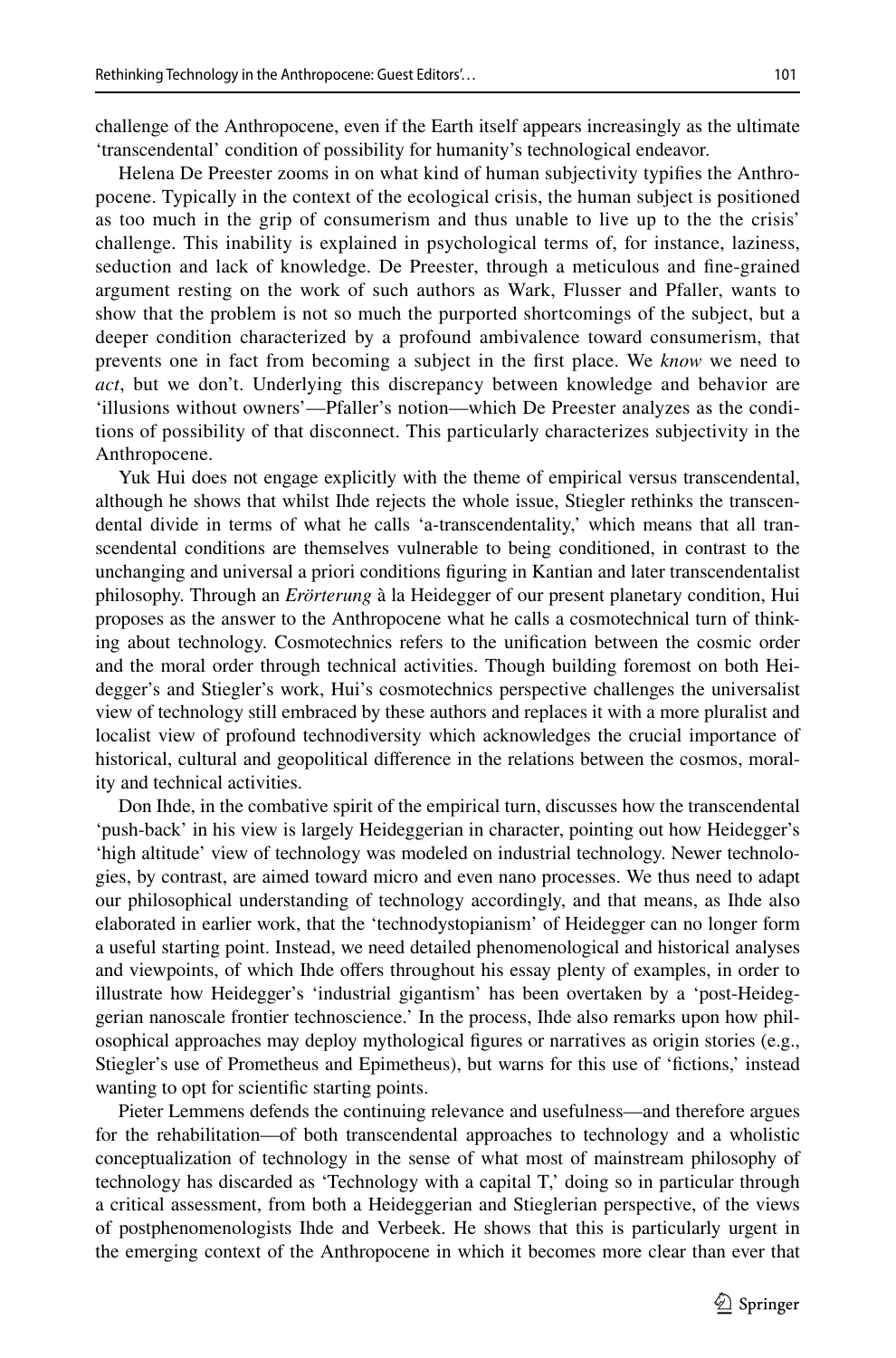technology or technologized humanity is now a planetary force, indeed *the* crucial force responsible for the future course of the biosphere, an insight crystallizing currently in Earth system science with the introduction of the notion of the technosphere by Haff and others. With Stiegler it is shown that philosophy of technology should acknowledge an inherent and quasi-autonomous dynamic in the sense of 'Technology with a capital T' in at least four ways: historically, anthropologically, techno-evolutionarily and (techno)phenomenologically. Yet it is especially the current planetary crisis that summons philosophy of technology to focus on technology's transcendental (i.e., overall conditioning) and wholistic dimension.

Robert C. Scharf approaches the problematic of the empirical versus transcendental in a genuine, originally Heideggerian spirit, from what he calls a 'pre-philosophical' standpoint, practicing some 'preparatory hermeneutics' by frst asking from which position and with what concerns either empirically or transcendentally inclined philosophers respond to their life's experience in a technoscientifc world. Through a reading of Nietzsche's famous second *Untimely Meditations*, *On the Use and Disadvantage of History for Life*, which engages with this pre-philosophical questioning more directly and pointedly than Heidegger himself, as well as through a dialogue with Feenberg, Scharff attempts to show that a vital, truly caring response to our technological condition in the context of the Anthropocene is conditional not so much upon objective knowledge, scientifc information, philosophical theories etc., but on interpretation of pre-theoretical lived experience. As such he argues against an overly theoreticist approach to our predicament that he observes in both Ihde and Stiegler, irrespective of their empirical (Ihde) or transcendental (Stiegler) stance, and suggests a profoundly experiential approach, i.e., a philosophizing *from* experience rather than *about* it.

Dominic Smith already substantially refected on the status of the empirical turn, making a plea for a renewed focus on the transcendental, in his book *Exceptional Technologies* and elsewhere. In the essay included in this volume he expands upon three important claims made in that book. First, he argues for discarding the pejorative connotations clinging to the term 'transcendental,' and thus for 'trivializing' it (meant obviously in a "good" way). Understood plainly as referring to conditions of possibility, inquiring into the transcendental—as an adjective, not as a reifed domain—is *the* philosophical act. Second, Smith further elaborates his concept of 'exceptional technologies.' Those are 'limit cases' of technology that force us to reassess and reorient our understanding of technology, more precisely, digging into the conditions of possibility of exactly the received images, methods and concepts we use to delineate and study technology. This brings him, third, to a reconsideration of one of the central images that philosophy of technology has deployed to think about technology, namely, of the 'way' or 'road'—into which the images of a 'turn' (empirical turn) and a crossroad (cf. supra) of course play. Instead of 'road' imagery, he proposes to start thinking in terms of a 'multidimensional problem space.'

Bernard Stiegler offers an original re-interpretation of Heidegger's famous analysis of the essence of technology through the notions of enframing, the danger, the turning and the event, based on his own organological and pharmacological understanding of humanity's technical condition. To exit the Anthropocene, which he apprehends as the Entropocene or the age of generalized toxicity and entropization of the biosphere by the global industrial system annexed by capital, and to 'bifurcate' in what he calls the Neganthropocene, we need to break with the nihilist totalization of efficient causality typical of today's reign of calculation and all-out-automatization and restore fnal causality. This requires a re-thinking, though, of both these causalities in terms of what Deleuze has called quasi-causality, which is what Stiegler attempts in his article through a detailed re-reading of Aristotle's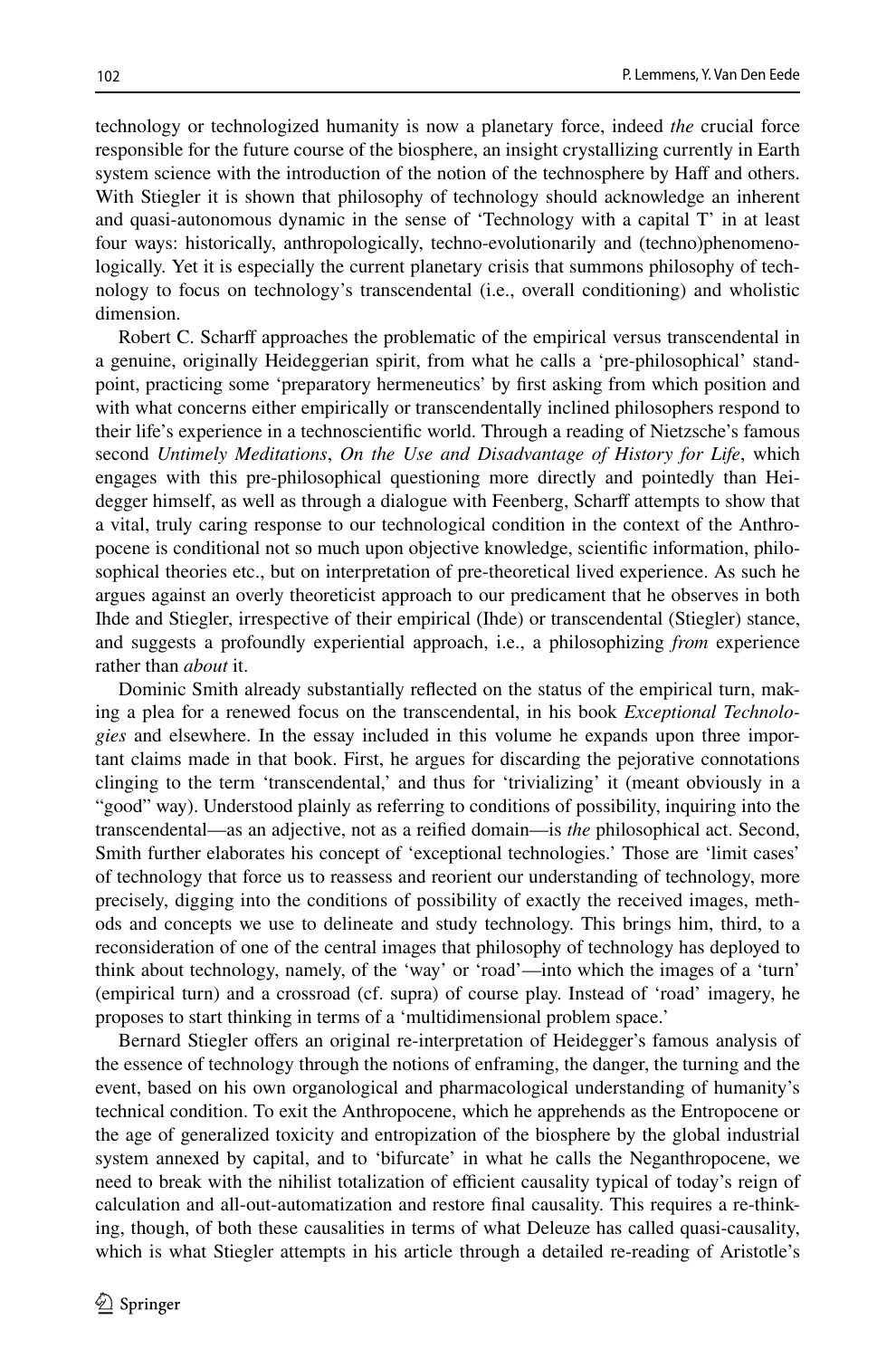theory of four causes as it is employed by Heidegger in his analysis of technology. In this re-reading, quasi-causality is thought of as a confrontation by humans of the ordeal of the truth of enframing as the danger so as to *make* it true as their original and necessary default.

Yoni Van Den Eede's essay reviews the empirical-transcendental debate, zooming in on the role postphenomenology has played in it and fnding how the debate has gradually acquired—perhaps because of the sheer fact of it being a debate and along the way having been reifed to a certain extent—something of a stalemate character, with two positions pitted against each other and the two opposing factions seemingly not budging an inch. Attempting to fnd another way into the issues at stake, with an eye on reorienting and opening up the debate, he turns to object-oriented ontology (OOO), specifcally the work of Harman and Morton, to explore ways of bridging the purported gap between the positions of 'technology with a small "t"' and 'Technology with a capital "T."' The result is an OOO-inspired multiplication of the transcendental-empirical relation, extending it to *all* interactions between things. Certainly in times of algorithmic technologies, such a move makes sense and almost as a gracious side efect, by that move, the transcendentalempirical debate becomes all of a sudden much less threatening. In closing, Van Den Eede inquires into what this may mean for postphenomenology and for our thinking of/about the Anthropocene.

Galit Wellner dives straight into a hands-on comparison of the work of Ihde and of Stiegler, focusing on the themes of AI and imagination. Do AI algorithms, as they produce artworks, music etc., partake in imagination, and how does this process impact on human imagination? These are highly interesting questions as such, but Wellner fnds an innovative inroad into the issue by combining Ihdean and Stieglerian perspectives. While Ihde connects imagination to perception, Stiegler connects it to memory, she observes. Synthesizing both, Wellner proposes, gives us an account of imagination that no longer, as in the 'modernist' view, regards imagination as the generation of 'new points of view.' 'Digital imagination,' by contrast, as mediated by algorithms, works in layers, and what AI algorithms do is 'fll in' the layers with data, thus producing 'endless' possibilities (or variations) out of which humans can choose. This is how algorithms and humans can work together, with the human still needed in the process to create meaning. Instead of opting for dystopian imagery of the machines "overtaking," Wellner ofers a constructive stance that expects humans in the (near) future to further adapt to working with algorithms, which will take our imagination in unexpected directions.

Hub Zwart focuses not only on thinking about technology but also about the technosciences in the context of the Anthropocene. And the approach to assess developments in technology and the technosciences that he suggests is still viable for the Anthropocene age, is dialectics. Building on Hegelian dialectics, he thus develops a dialectical method for understanding but also evaluating how contemporary technological innovation and technoscientifc research proceeds against the backdrop of disruptive technological and environmental change. The new dialectics he proposes operates in close proximity and interaction with the concrete research practices of scientists and engineers but focuses on the conceptual level, tracing how research gives rise to new views on life, nature and technology (and their interrelationship). Taking the current project to build a synthetic cell from scratch in the life sciences as case study, he extensively illustrates how this dialectics functions and also refects on the question of how to assess such a project: as ultimate exemplifcation of the will to power and the desire to fully control life, or as an attempt to come to a more benign co-existence of nature and technology in the Anthropocene future, or both?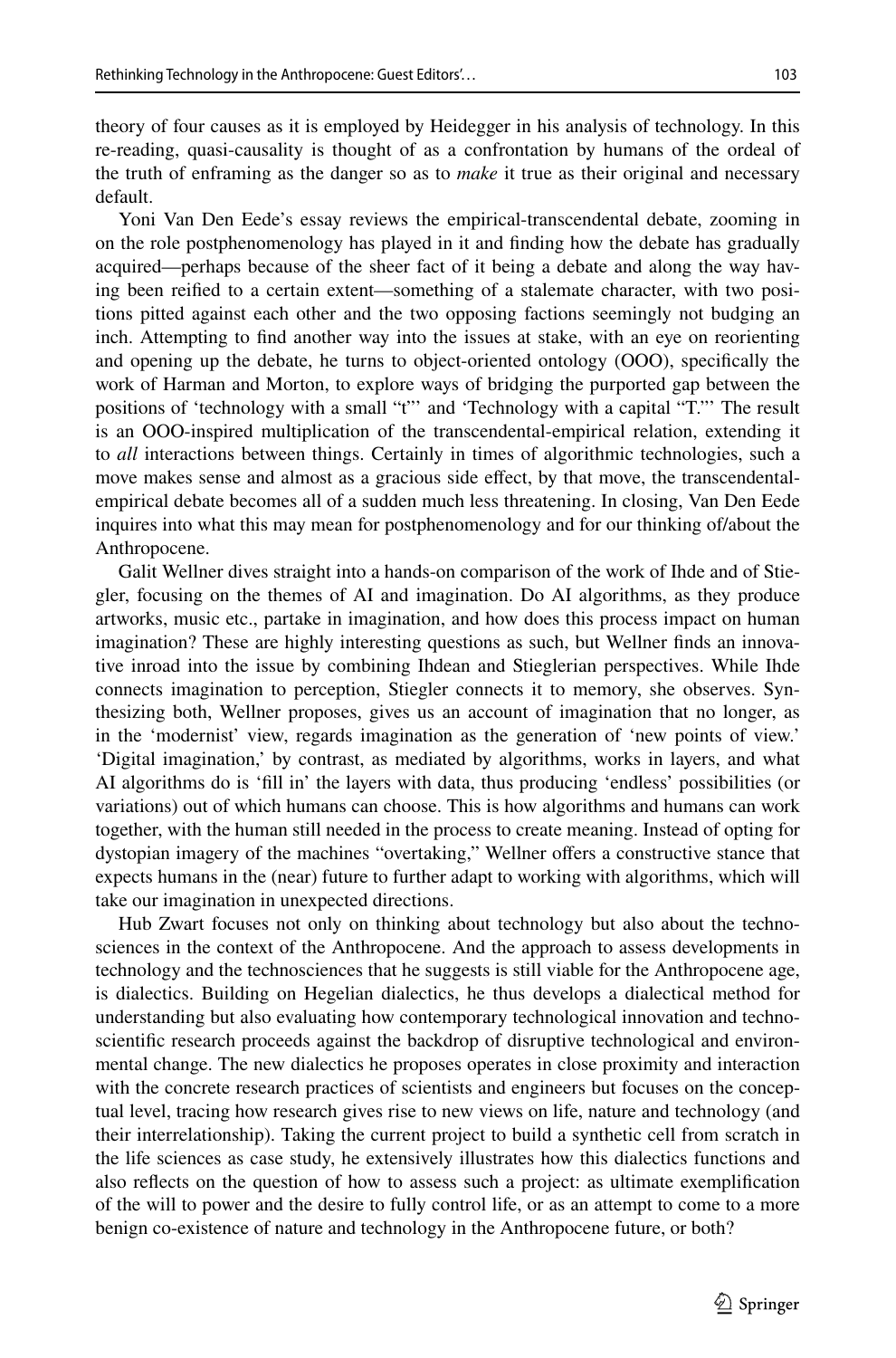This concludes our overview of the core papers. The reader is strongly advised, after having assimilated these thought-provoking contributions, to delve into all the commentaries and fnal replies. An adventurous and stimulating intellectual journey is promised.

One tremendously sad event threw a shadow over this journey, in the fnal stages of producing the issue. In the summer of 2020, we received the tragic news of Bernard Stiegler's passing. Unfortunately at that time Bernard had not been able to fnish his fnal reply to the two excellent commentaries on his core paper by Vincent Blok and Alexander Wilson. We thought it ftting, as a farewell and intellectual tribute—and in consultation with *Foundations of Science*'s Editor-in-Chief—to include instead of his fnal reply an obituary piece, written by Pieter Lemmens.

We dedicate this special issue to Bernard Stiegler's memory and legacy.

### **References**

- <span id="page-9-0"></span>Achterhuis, H. (Ed.). (2001). *American philosophy of technology: The empirical turn*. Translated by Robert P. Crease. Bloomington: Indiana University Press.
- <span id="page-9-7"></span>Coeckelbergh, M. (2017). *Using words and things: Language and philosophy of technology*. New York: Routledge.
- <span id="page-9-4"></span>Feenberg, A. (2000). From essentialism to constructivism: Philosophy of technology at the crossroads. In E. Higgs, A. Light, & D. Strong (Eds.), *Technology and the good life?* (pp. 294–315). Chicago: The University of Chicago Press.
- <span id="page-9-2"></span>Franssen, M., Vermaas, P. E., Kroes, P., & Meijers, A. W. M. (Eds.). (2016). *Philosophy of technology after the empirical turn*. Cham: Springer International Publishing.
- <span id="page-9-20"></span>Haf, P. (2013). Technology as a geological phenomenon: Implications for human well-being. *Geological Society London Special Publications, 395*(1).
- <span id="page-9-17"></span>Hamilton, C. (2017). *Defant earth: The fate of humans in the Anthropocene*. Cambridge: Polity.
- <span id="page-9-19"></span>Ihde, D. (1990). *Technology and the lifeworld: From garden to earth*. Bloomington: Indiana University Press.
- <span id="page-9-18"></span>Ihde, D. (2002). *Bodies in technology*. Minneapolis: University of Minnesota Press.
- <span id="page-9-3"></span>Ihde, D. (2009). *Postphenomenology and technoscience: The Peking University lectures*. Albany (NY): State University of New York Press.
- <span id="page-9-10"></span>Ihde, D. (2010). *Heidegger's technologies: Postphenomenological perspectives*. New York: Fordham University Press.
- <span id="page-9-12"></span>Kelly, K. (2011). *What technology wants*. New York: Viking.
- <span id="page-9-1"></span>Kroes, P., & Meijers, A. (Eds.). (2000). *The empirical turn in the philosophy of technology*. Amsterdam: JAI.
- <span id="page-9-14"></span>Latour, B. (2014). Agency at the time of the Anthropocene. *New Literary History, 45,* 1–18.
- <span id="page-9-15"></span>Latour, B. (2017). *Facing Gaia: Eight lectures on the new climatic regime*. Translated by Catherine Porter. Cambridge: Polity.
- <span id="page-9-9"></span>Lemmens, P. (2017a). Love and realism. *Foundations of Science, 22*(2), 305–310. [https://doi.org/10.](https://doi.org/10.1007/s10699-015-9471-6) [1007/s10699-015-9471-6.](https://doi.org/10.1007/s10699-015-9471-6)
- <span id="page-9-8"></span>Lemmens, P. (2017b). Thinking through media: Stieglerian remarks on a possible postphenomenology of media. In Y. Van Den Eede, S. O. Irwin, & G. Wellner (Eds.), *Postphenomenology and media: Essays on human–media–world relations* (pp. 185–206). Lanham: Lexington Books.
- <span id="page-9-5"></span>Scharf, R. C. (2012). Empirical technoscience studies in a Comtean world: Too much concreteness? *Philosophy and Technology, 25*(2), 153–177.<https://doi.org/10.1007/s13347-011-0047-2>.
- <span id="page-9-13"></span>Sloterdijk, P. (2018). *What happened in the twentieth century? Towards a critique of extremist reason*. Translated by Christopher Turner. Cambridge: Polity.
- <span id="page-9-6"></span>Smith, D. (2015). Rewriting the constitution: A critique of 'postphenomenology.' *Philosophy and Technology, 28*(4), 533–551. [https://doi.org/10.1007/s13347-014-0175-6.](https://doi.org/10.1007/s13347-014-0175-6)
- <span id="page-9-16"></span>Stengers, I. (2015). *In catastrophic times: Resisting the coming barbarism*. Translated by Andrew Goffey. London: Open Humanities Press.
- <span id="page-9-11"></span>Stiegler, B. (2018). *Qu'appele t'on panser 1. L'immense régression*. Paris: Les Liens qui Libèrent.